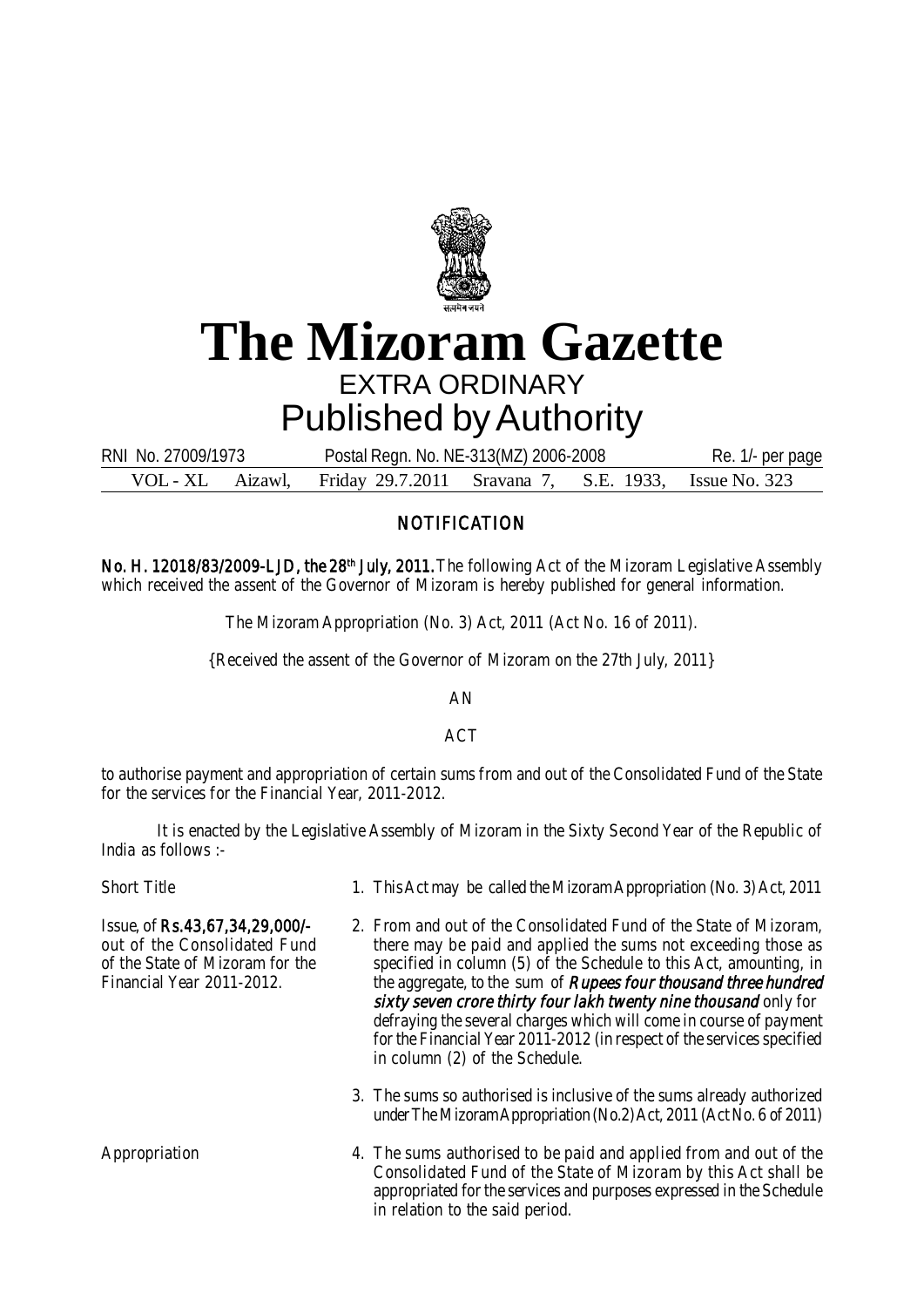## THE SCHEDULE (See Sections 2 and 3)

In Rupees

| Demand       | Services to which the Demands/ Appropriation relates |         | SUMS NOT EXCEEDING   |                          |            |  |
|--------------|------------------------------------------------------|---------|----------------------|--------------------------|------------|--|
| No.          |                                                      |         | Voted by             | Charged on the           | Total      |  |
|              |                                                      |         | Legislative Assembly | <b>Consolidated Fund</b> |            |  |
| $\mathbf{1}$ | $\overline{2}$                                       |         | 5                    | 3                        | 4          |  |
| 1            | Legislative Assembly                                 | Revenue | 113635000            | 7150000                  | 120785000  |  |
|              |                                                      | Capital | 2500000              |                          | 2500000    |  |
| 2            | Governor                                             | Revenue | 1060000              | 37196000                 | 38256000   |  |
| 3            | <b>Council of Ministers</b>                          | Revenue | 46410000             |                          | 46410000   |  |
| 4            | Law & Judicial                                       | Revenue | 133194000            | 34875000                 | 168069000  |  |
|              |                                                      | Capital |                      |                          |            |  |
| 5            | Vigilance                                            | Revenue | 41255000             |                          | 41255000   |  |
| 6            | Land Revenue & Reforms                               | Revenue | 143845000            |                          | 143845000  |  |
| 7            | <b>Excise &amp; Narcotics</b>                        | Revenue | 172167000            |                          | 172167000  |  |
| 8            | Taxation                                             | Revenue | 100441000            |                          | 100441000  |  |
| 9            | Finance                                              | Revenue | 3386732000           |                          | 3386732000 |  |
|              |                                                      | Capital | 247500000            |                          | 247500000  |  |
| 10           | Mizoram Public Service Commsn.                       | Revenue |                      | 38447000                 | 38447000   |  |
| 11           | Secretariat Administration                           | Revenue | 617215000            |                          | 617215000  |  |
| 12           | Parliamentary Affairs                                | Revenue | 4623000              |                          | 4623000    |  |
| 13           | Personnel & Admn. Reforms                            | Revenue | 20790000             |                          | 20790000   |  |
| 14           | Planning & Prog. Implementation                      | Revenue | 804341000            |                          | 804341000  |  |
| 15           | General Admn. Department                             | Revenue | 478474000            |                          | 478474000  |  |
|              |                                                      | Capital | 20268000             |                          | 20268000   |  |
| 16           | Home                                                 | Revenue | 3575472000           |                          | 3575472000 |  |
|              |                                                      | Capital | 42060000             |                          | 42060000   |  |
| 17           | Food, Civil Supplies & Con. Affairs                  | Revenue | 511033000            |                          | 511033000  |  |
|              |                                                      | Capital | 1782670000           |                          | 1782670000 |  |
| 18           | Printing & Stationery                                | Revenue | 137770000            |                          | 137770000  |  |
| 19           | <b>Local Administration Department</b>               | Revenue | 378889000            |                          | 378889000  |  |
|              |                                                      | Capital | 80000000             |                          | 80000000   |  |
| 20           | <b>School Education</b>                              | Revenue | 4565473000           |                          | 4565473000 |  |
| 21           | <b>Higher &amp; Technical Education</b>              | Revenue | 646132000            |                          | 646132000  |  |
| 22           | Sports & Youth Services                              | Revenue | 308706000            |                          | 308706000  |  |
|              |                                                      | Capital | 44241000             |                          | 44241000   |  |
| 23           | Art & Culture                                        | Revenue | 91900000             |                          | 91900000   |  |
| 24           | Medical & Public Health Services                     | Revenue | 1816898000           |                          | 1816898000 |  |
|              |                                                      | Capital | 11188000             |                          | 11188000   |  |
| 25           | Water Supply & Sanitation                            | Revenue | 913205000            |                          | 913205000  |  |
|              |                                                      | Capital | 246053000            |                          | 246053000  |  |
| 26           | Information & Public Relations                       | Revenue | 74500000             |                          | 74500000   |  |
| 27           | <b>District Councils</b>                             | Revenue | 1805327000           |                          | 1805327000 |  |
| 28           | Labour & Employment                                  | Revenue | 67002000             |                          | 67002000   |  |